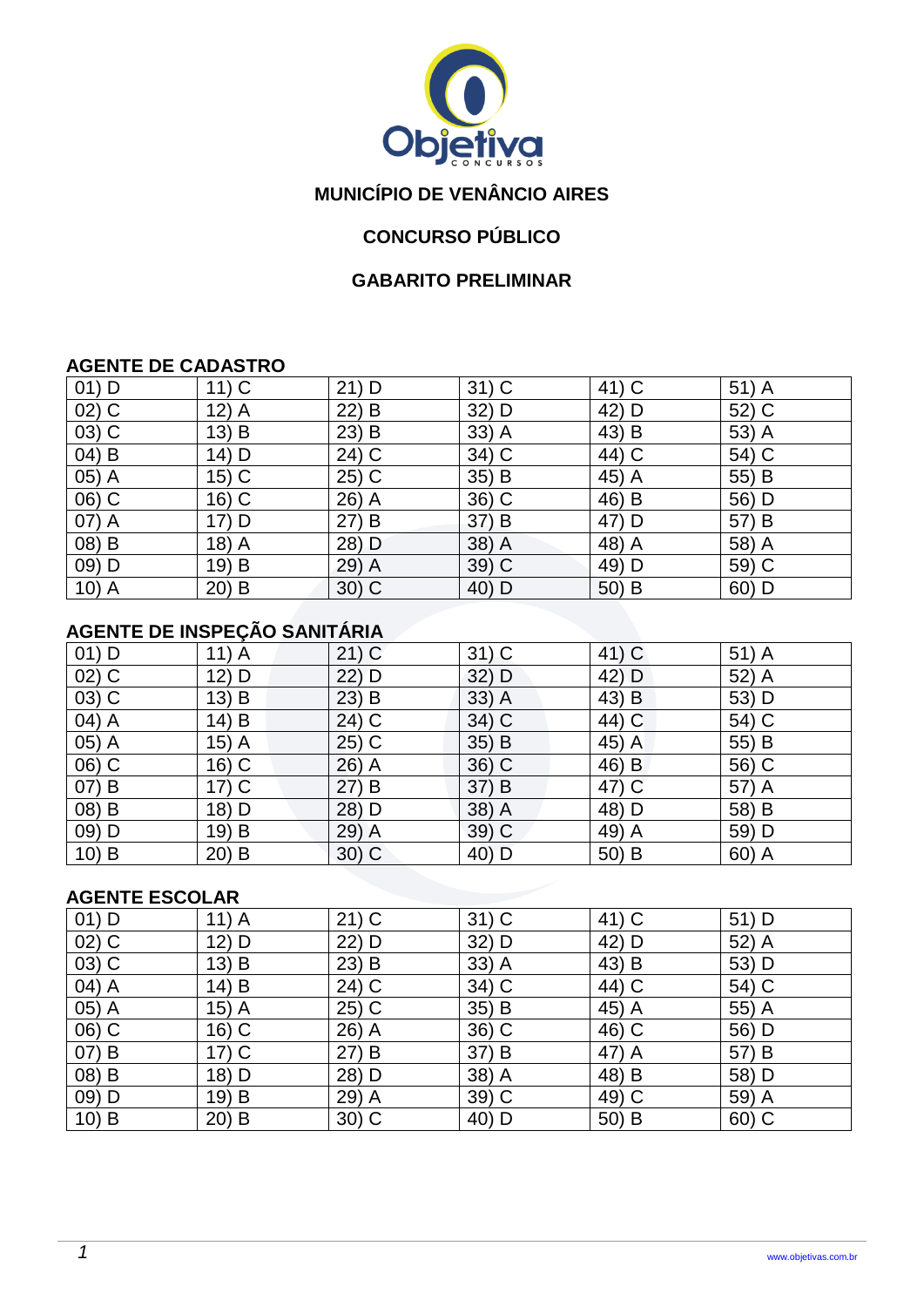

### **AGENTE FISCAL DE POSTURAS**

| $01)$ D  | $11)$ C | $21)$ D  | $31)$ C | 41) C | $51)$ C |
|----------|---------|----------|---------|-------|---------|
| $02)$ C  | $12)$ A | $22)$ B  | 32) D   | 42) D | 52) C   |
| $(03)$ C | 13) B   | B<br>23) | $33)$ A | 43) B | 53) B   |
| $(04)$ B | $14)$ D | 24) C    | 34) C   | 44) C | 54) D   |
| 05) A    | $15)$ C | $25)$ C  | 35) B   | 45) A | 55) A   |
| 06) C    | $16)$ C | 26) A    | 36) C   | 46) A | 56) B   |
| 07) A    | 17) D   | 27) B    | 37) B   | 47) C | 57) C   |
| 08) B    | $18)$ A | 28) D    | 38) A   | 48) B | 58) A   |
| 09) D    | 19) B   | 29) A    | 39) C   | 49) D | 59) D   |
| $10)$ A  | $20)$ B | 30) C    | 40) D   | 50) A | $60)$ B |

## **ANALISTA AMBIENTAL**

| $01)$ B | 11) D                      | $21)$ A | $31)$ C | 41) A    | 51) D |  |  |  |
|---------|----------------------------|---------|---------|----------|-------|--|--|--|
| $02)$ D | 12) B                      | 22) D   | 32) D   | 42) C    | 52) A |  |  |  |
| $03)$ C | 13) B                      | $23)$ C | $33)$ A | 43) D    | 53) C |  |  |  |
| 04) A   | $14)$ A                    | 24) C   | 34) A   | $(44)$ B | 54) B |  |  |  |
| 05) D   | 15) A                      | $25)$ B | $35)$ C | 45) B    | 55) D |  |  |  |
| 06) D   | 16) C                      | 26) D   | 36) D   | 46) D    | 56) C |  |  |  |
| $07)$ C | 17) D                      | $27)$ A | 37) B   | 47) B    | 57) D |  |  |  |
| 08) B   | 18) C                      | 28) B   | 38) A   | 48) A    | 58) A |  |  |  |
| 09) D   | 19) A                      | 29) A   | $39)$ C | 49) C    | 59) B |  |  |  |
| $10)$ C | $20)$ B                    | $30)$ A | 40) B   | 50) B    | 60) C |  |  |  |
|         |                            |         |         |          |       |  |  |  |
|         | <b>ASSISTENTE CONTÁBIL</b> |         |         |          |       |  |  |  |

# **ASSISTENTE CONTÁBIL**

| $01)$ D            | $11)$ A | $21)$ C | $31)$ C | $41)$ C | 51) B |
|--------------------|---------|---------|---------|---------|-------|
| $02)$ C            | 12) D   | $22)$ D | $32)$ D | 42) D   | 52) C |
| $(03)\overline{C}$ | 13) B   | $23)$ B | $33)$ A | 43) B   | 53) B |
| 04) A              | 14) B   | $24)$ C | 34) C   | 44) C   | 54) A |
| 05) A              | $15)$ A | $25)$ C | $35)$ B | 45) A   | 55) A |
| 06) C              | 16) C   | 26) A   | 36) C   | 46) D   | 56) C |
| $07)$ B            | $17)$ C | 27) B   | 37) B   | 47) B   | 57) C |
| 08) B              | 18) D   | 28) D   | 38) A   | 48) D   | 58) D |
| 09) D              | 19) B   | 29) A   | 39) C   | 49) A   | 59) A |
| $10)$ B            | $20)$ B | $30)$ C | 40) D   | 50) C   | 60) D |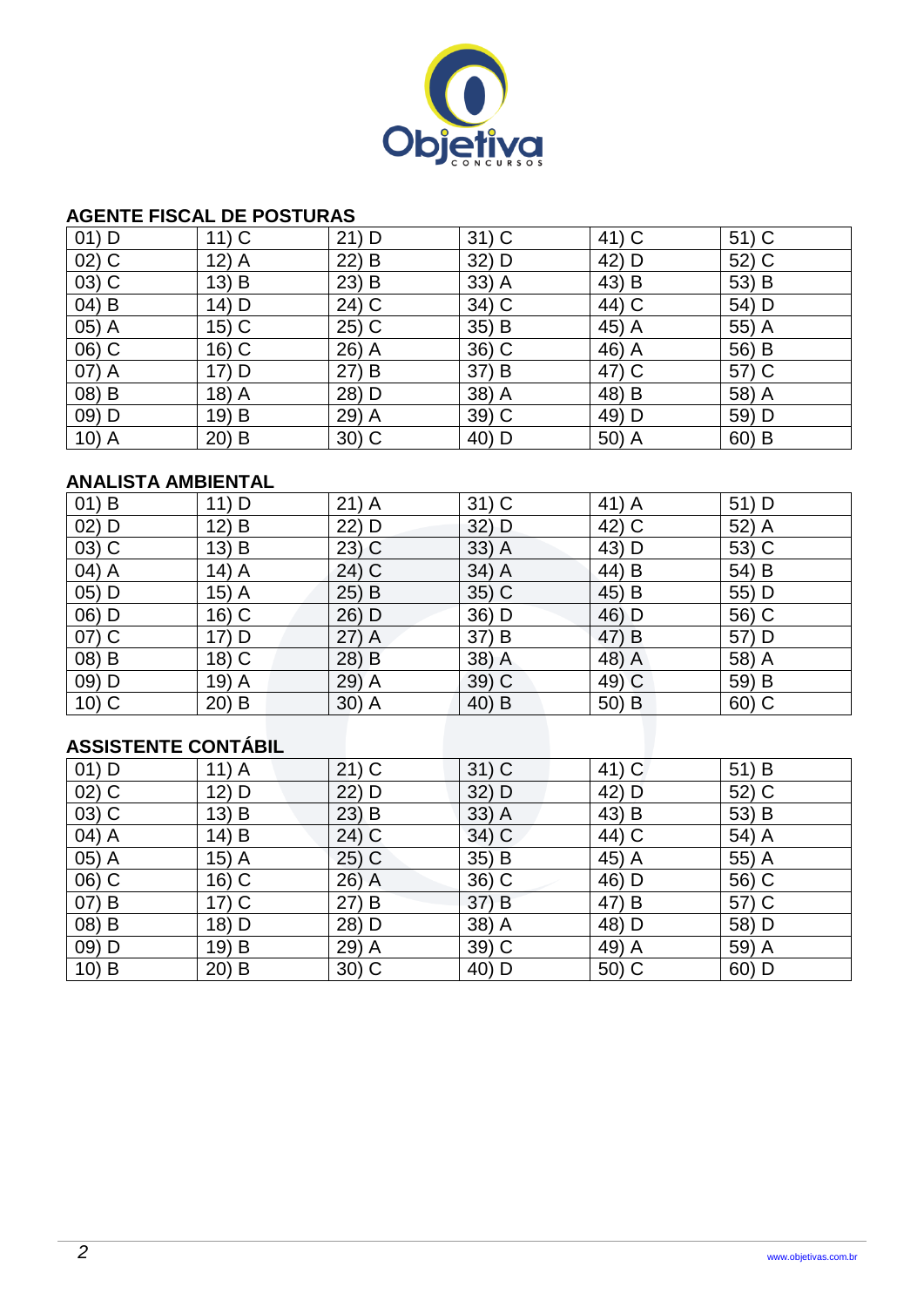

### **ATENDENTE DE UNIDADE DE SAÚDE**

| $01)$ D  | $11)$ C | $21)$ D  | $31)$ C | 41) C | 51) B   |
|----------|---------|----------|---------|-------|---------|
| $02)$ C  | $12)$ A | 22)<br>B | 32) D   | 42) D | 52) D   |
| $(03)$ C | 13) B   | 23)<br>B | $33)$ A | 43) B | 53) A   |
| 04) B    | $14)$ D | 24) C    | 34) C   | 44) C | 54) C   |
| $05)$ A  | $15)$ C | $25)$ C  | 35) B   | 45) A | 55) A   |
| 06) C    | $16)$ C | 26) A    | 36) C   | 46) D | 56) B   |
| 07) A    | $17)$ D | 27) B    | 37) B   | 47) D | 57) A   |
| 08) B    | $18)$ A | 28) D    | 38) A   | 48) A | 58) D   |
| 09) D    | 19) B   | 29) A    | 39) C   | 49) C | 59) C   |
| $10)$ A  | $20)$ B | $30)$ C  | 40) D   | 50) A | $60)$ B |

## **CIRURGIÃO-DENTISTA COMUNITÁRIO**

| $01)$ B | $11)$ D | $21)$ A | $31)$ C | 41) A | 51) D |
|---------|---------|---------|---------|-------|-------|
| $02)$ D | $12)$ B | 22) D   | $32)$ D | 42) C | 52) A |
| $03)$ C | $13)$ B | $23)$ C | $33)$ A | 43) D | 53) C |
| 04) A   | $14)$ A | 24) C   | 34) A   | 44) B | 54) B |
| 05) D   | $15)$ A | $25)$ B | 35) C   | 45) B | 55) A |
| 06) D   | 16) C   | 26) D   | 36) D   | 46) D | 56) C |
| 07) C   | $17)$ D | $27)$ A | 37) B   | 47) A | 57) C |
| 08) B   | 18) C   | 28) B   | 38) A   | 48) C | 58) D |
| 09) D   | 19) A   | 29) A   | $39)$ C | 49) C | 59) B |
| $10)$ C | $20)$ B | $30)$ A | 40) B   | 50) B | 60) A |

#### **ENFERMEIRO**

| $01)$ B                        | $11)$ A | $21)$ A | $31)$ A | 41) A | 51) B   |
|--------------------------------|---------|---------|---------|-------|---------|
| $02)$ D                        | 12) D   | 22) D   | $32)$ C | 42) C | 52) D   |
| $03)$ C                        | $13)$ B | $23)$ C | $33)$ A | 43) D | 53) A   |
| $\overline{04}$ $\overline{A}$ | $14)$ A | $24)$ C | 34) B   | 44) B | 54) B   |
| $(05)$ C                       | 15) D   | $25)$ B | 35) D   | 45) B | 55) C   |
| 06) B                          | $16)$ A | 26) D   | 36) D   | 46) D | 56) B   |
| 07) C                          | 17) D   | 27) B   | 37) B   | 47) A | 57) D   |
| 08) A                          | 18) D   | 28) A   | 38) A   | 48) C | 58) A   |
| 09) D                          | $19)$ C | 29) C   | 39) C   | 49) D | 59) C   |
| $10)$ C                        | $20)$ C | $30)$ B | 40) B   | 50) A | $60)$ B |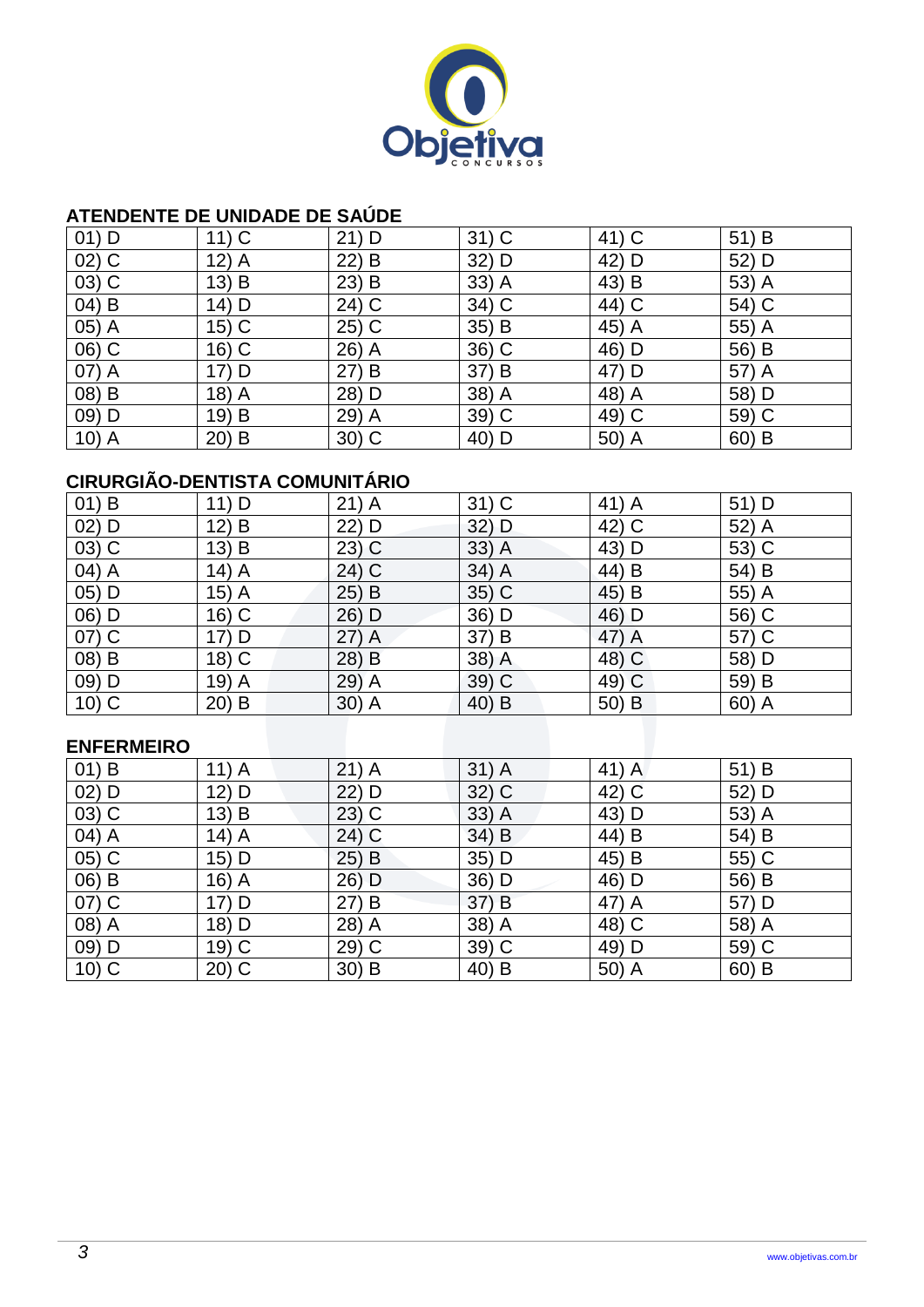

#### **ENGENHEIRO DE MINAS**

| $01)$ B  | 11) D   | $21)$ A  | $31)$ C | 41) A | $51)$ A |
|----------|---------|----------|---------|-------|---------|
| $02)$ D  | 12) B   | 22) D    | 32) D   | 42) C | 52) D   |
| $(03)$ C | 13) B   | $23)$ C  | $33)$ A | 43) D | 53) C   |
| 04) A    | $14)$ A | 24) C    | 34) A   | 44) B | 54) B   |
| 05) D    | $15)$ A | 25) B    | 35) C   | 45) B | 55) D   |
| 06) D    | $16)$ C | 26) D    | 36) D   | 46) D | 56) B   |
| 07) C    | $17)$ D | $27)$ A  | 37) B   | 47) A | 57) C   |
| 08) B    | 18) C   | B<br>28) | 38) A   | 48) C | 58) A   |
| 09) D    | $19)$ A | 29) A    | 39) C   | 49) B | 59) A   |
| $10)$ C  | $20)$ B | $30)$ A  | 40) B   | 50) D | 60) C   |

## **FISCAL TRIBUTÁRIO**

| $01)$ D | $11)$ A                | $21)$ C   | $31)$ C | 41) C | $51)$ C |  |  |  |
|---------|------------------------|-----------|---------|-------|---------|--|--|--|
| $02)$ C | 12) D                  | 22) D     | $32)$ D | 42) D | 52) A   |  |  |  |
| $03)$ C | 13) B                  | $23)$ B   | $33)$ A | 43) B | 53) C   |  |  |  |
| 04) A   | 14) B                  | 24) C     | 34) C   | 44) C | 54) B   |  |  |  |
| 05) A   | $15)$ A                | $25)$ C   | $35)$ B | 45) A | 55) D   |  |  |  |
| 06) C   | 16) C                  | 26) A     | 36) C   | 46) A | 56) A   |  |  |  |
| 07) B   | $17)$ C                | (27)<br>B | 37) B   | 47) D | 57) C   |  |  |  |
| 08) B   | 18) D                  | 28) D     | 38) A   | 48) A | 58) C   |  |  |  |
| 09) D   | 19) B                  | 29) A     | $39)$ C | 49) B | 59) B   |  |  |  |
| $10)$ B | $20)$ B                | $30)$ C   | 40) D   | 50) D | 60) C   |  |  |  |
|         |                        |           |         |       |         |  |  |  |
|         | INSTRIITOR DE ESPORTES |           |         |       |         |  |  |  |

## **INSTRUTOR DE ESPORTES**

| $01)$ B | $11)$ D | $21)$ A | $31)$ C | 41) A | 51) B   |
|---------|---------|---------|---------|-------|---------|
| $02)$ D | 12) B   | $22)$ D | $32)$ D | 42) C | 52) D   |
| $03)$ C | $13)$ B | $23)$ C | $33)$ A | 43) D | 53) D   |
| 04) A   | $14)$ A | $24)$ C | $34)$ A | 44) B | 54) B   |
| 05) D   | $15)$ A | 25) B   | $35)$ C | 45) B | 55) A   |
| 06) D   | 16) C   | 26) D   | 36) D   | 46) A | 56) C   |
| 07) C   | 17) D   | $27)$ A | 37) B   | 47) D | 57) D   |
| 08) B   | 18) C   | 28) B   | 38) A   | 48) C | 58) C   |
| 09) D   | $19)$ A | 29) A   | $39)$ C | 49) D | 59) A   |
| $10)$ C | $20)$ B | $30)$ A | 40) B   | 50) A | $60)$ B |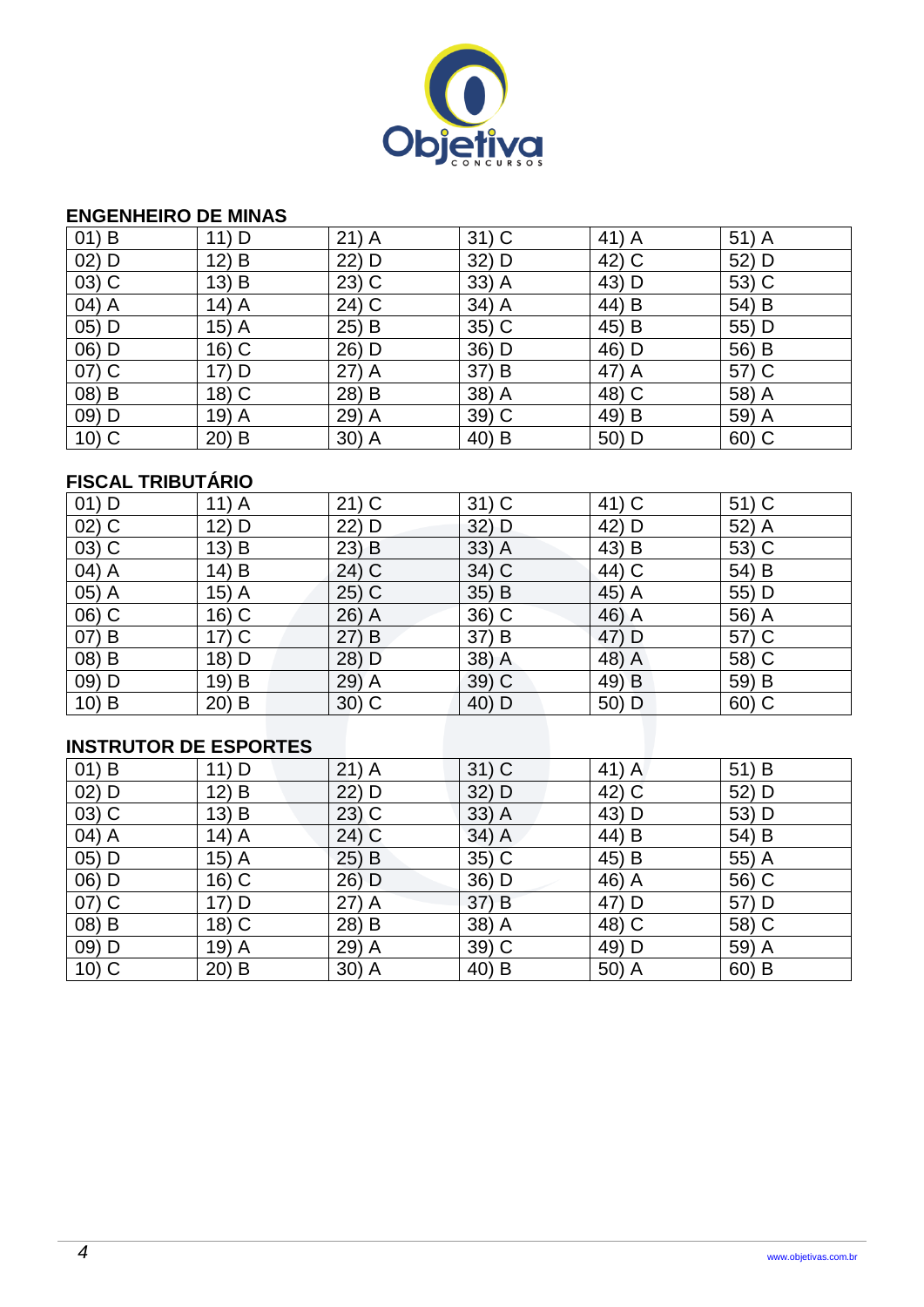

### **MÉDICO DO TRABALHO**

| $01)$ B  | $11)$ D | $21)$ A  | $31)$ C | 41) A | $51)$ D |
|----------|---------|----------|---------|-------|---------|
| $02)$ D  | $12)$ B | 22) D    | 32) D   | 42) B | 52) B   |
| 03) C    | $13)$ A | $23)$ C  | $33)$ A | 43) C | 53) A   |
| 04) A    | 14) B   | 24) C    | 34) B   | 44) B | 54) A   |
| $(05)$ B | $15)$ C | 25) B    | 35) A   | 45) B | 55) C   |
| 06) D    | 16) D   | 26) D    | 36) D   | 46) D | 56) D   |
| $07)$ C  | 17) B   | $27)$ A  | 37) B   | 47) A | 57) A   |
| 08) A    | 18) C   | 28) B    | 38) A   | 48) C | 58) B   |
| 09) D    | 19) D   | 29)<br>A | 39) B   | 49) D | 59) D   |
| $10)$ C  | $20)$ A | $30)$ C  | 40) B   | 50) B | 60) C   |

# **MÉDICO GINECOLOGISTA E OBSTETRA**

| $01)$ B            | $11)$ D | $21)$ A  | $31)$ C | 41) A    | 51) D |
|--------------------|---------|----------|---------|----------|-------|
| $02)$ D            | $12)$ B | 22) D    | $32)$ D | 42) B    | 52) B |
| $03)$ C            | $13)$ A | $23)$ C  | $33)$ A | 43) C    | 53) A |
| 04) A              | 14) B   | 24) C    | 34) B   | $(44)$ B | 54) C |
| $05)$ B            | $15)$ C | $25)$ B  | $35)$ A | 45) B    | 55) A |
| 06) D              | 16) D   | 26) D    | 36) D   | 46) D    | 56) D |
| $07)$ C            | 17) B   | $27)$ A  | 37) B   | 47) A    | 57) B |
| $(08)\overline{A}$ | 18) C   | B<br>28) | 38) A   | 48) C    | 58) B |
| 09) D              | 19) D   | 29) A    | 39) B   | 49) D    | 59) D |
| $10)$ C            | $20)$ A | $30)$ C  | 40) B   | 50) B    | 60) C |

# **MÉDICO PSIQUIATRA**

| $01)$ B | $11)$ D | $21)$ A | $31)$ C | 41) A | 51) B   |
|---------|---------|---------|---------|-------|---------|
| $02)$ D | $12)$ B | $22)$ D | $32)$ D | 42) B | 52) C   |
| $03)$ C | $13)$ A | $23)$ C | $33)$ A | 43) C | 53) D   |
| 04) A   | 14) B   | 24) C   | 34) B   | 44) B | 54) A   |
| $05)$ B | $15)$ C | $25)$ B | $35)$ A | 45) B | 55) A   |
| 06) D   | 16) D   | 26) D   | 36) D   | 46) D | 56) C   |
| 07) C   | 17) B   | $27)$ A | 37) B   | 47) A | 57) D   |
| 08) A   | 18) C   | 28) B   | 38) A   | 48) C | 58) B   |
| 09) D   | 19) D   | 29) A   | 39) B   | 49) D | 59) D   |
| $10)$ C | $20)$ A | $30)$ C | 40) B   | 50) B | $60)$ C |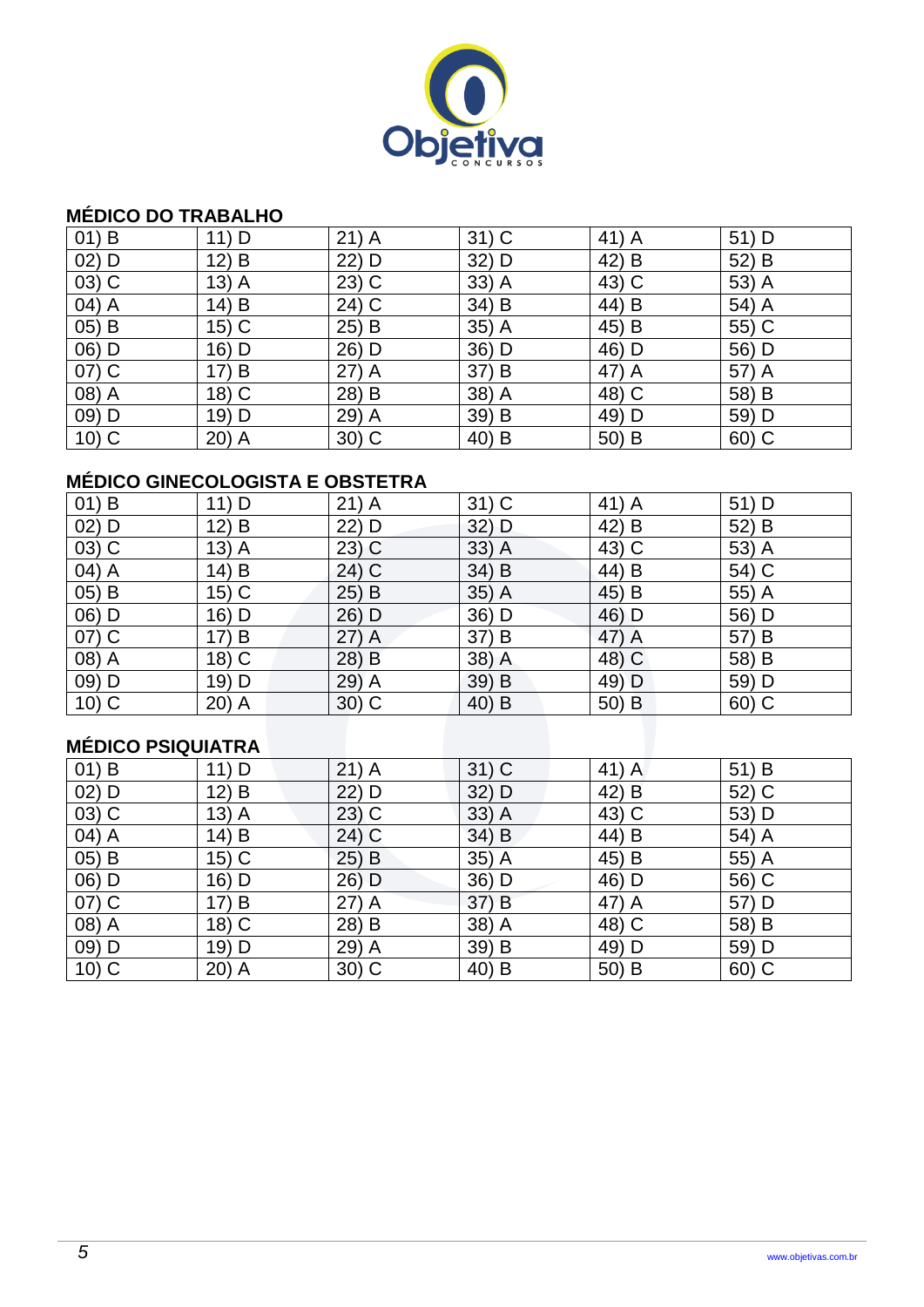

## **MÉDICO VETERINÁRIO**

| $01)$ B  | $11)$ D | $21)$ A | $31)$ C | 41) A | 51) D   |
|----------|---------|---------|---------|-------|---------|
| $02)$ D  | 12) B   | 22) D   | 32) D   | 42) C | 52) B   |
| $(03)$ C | 13) B   | $23)$ C | $33)$ A | 43) D | 53) A   |
| 04) A    | $14)$ A | 24) C   | 34) A   | 44) B | 54) A   |
| $05)$ D  | $15)$ A | $25)$ B | 35) C   | 45) B | 55) D   |
| $(06)$ D | $16)$ C | 26) D   | 36) D   | 46) A | 56) B   |
| 07) C    | $17)$ D | $27)$ A | 37) B   | 47) D | 57) C   |
| 08) B    | 18) C   | 28) B   | 38) A   | 48) B | 58) A   |
| 09) D    | $19)$ A | 29) A   | 39) C   | 49) A | 59) C   |
| $10)$ C  | $20)$ B | 30) A   | 40) B   | 50) C | $60)$ B |

# **MONITOR DE EDUCAÇÃO INFANTIL**

| $01)$ B | $11)$ D | $21)$ A | $31)$ C | 41) B | $51)$ A |
|---------|---------|---------|---------|-------|---------|
| $02)$ D | 12) D   | 22) D   | $32)$ D | 42) B | 52) B   |
| 03) A   | $13)$ C | $23)$ C | $33)$ A | 43) A | 53) A   |
| 04) A   | 14) B   | 24) A   | 34) B   | 44) C | 54) B   |
| 05) C   | $15)$ A | $25)$ C | 35) A   | 45) B | 55) D   |
| 06) A   | 16) B   | 26) B   | 36) A   | 46) D | 56) B   |
| 07) C   | $17)$ C | $27)$ C | 37) B   | 47) C | 57) B   |
| 08) B   | $18)$ A | 28) D   | 38) D   | 48) D | 58) C   |
| 09) D   | $19)$ C | 29) B   | $39)$ C | 49) C | 59) A   |
| $10)$ C | $20)$ C | $30)$ A | 40) D   | 50) D | 60) D   |

# **PROFESSOR DE EDUCAÇÃO ESPECIAL**

| $01)$ B | $11)$ D | $21)$ A             | $31)$ C | 41) A | 51) A |
|---------|---------|---------------------|---------|-------|-------|
| $02)$ D | $12)$ C | 22) D               | $32)$ D | 42) C | 52) B |
| 03) A   | 13) B   | $23)$ C             | $33)$ A | 43) B | 53) D |
| 04) A   | $14)$ C | $24)$ B             | $34)$ A | 44) D | 54) C |
| $05)$ B | $15)$ A | $25)$ C             | $35)$ C | 45) B | 55) D |
| 06) C   | 16) C   | 26)<br>$\mathsf{A}$ | 36) D   | 46) D | 56) A |
| $07)$ C | 17) D   | 27) D               | 37) B   | 47) C | 57) B |
| 08) A   | $18)$ A | 28) A               | 38) A   | 48) D | 58) A |
| 09) B   | 19) B   | 29)<br>B            | 39) C   | 49) B | 59) D |
| $10)$ D | $20)$ B | $30)$ C             | 40) B   | 50) A | 60) C |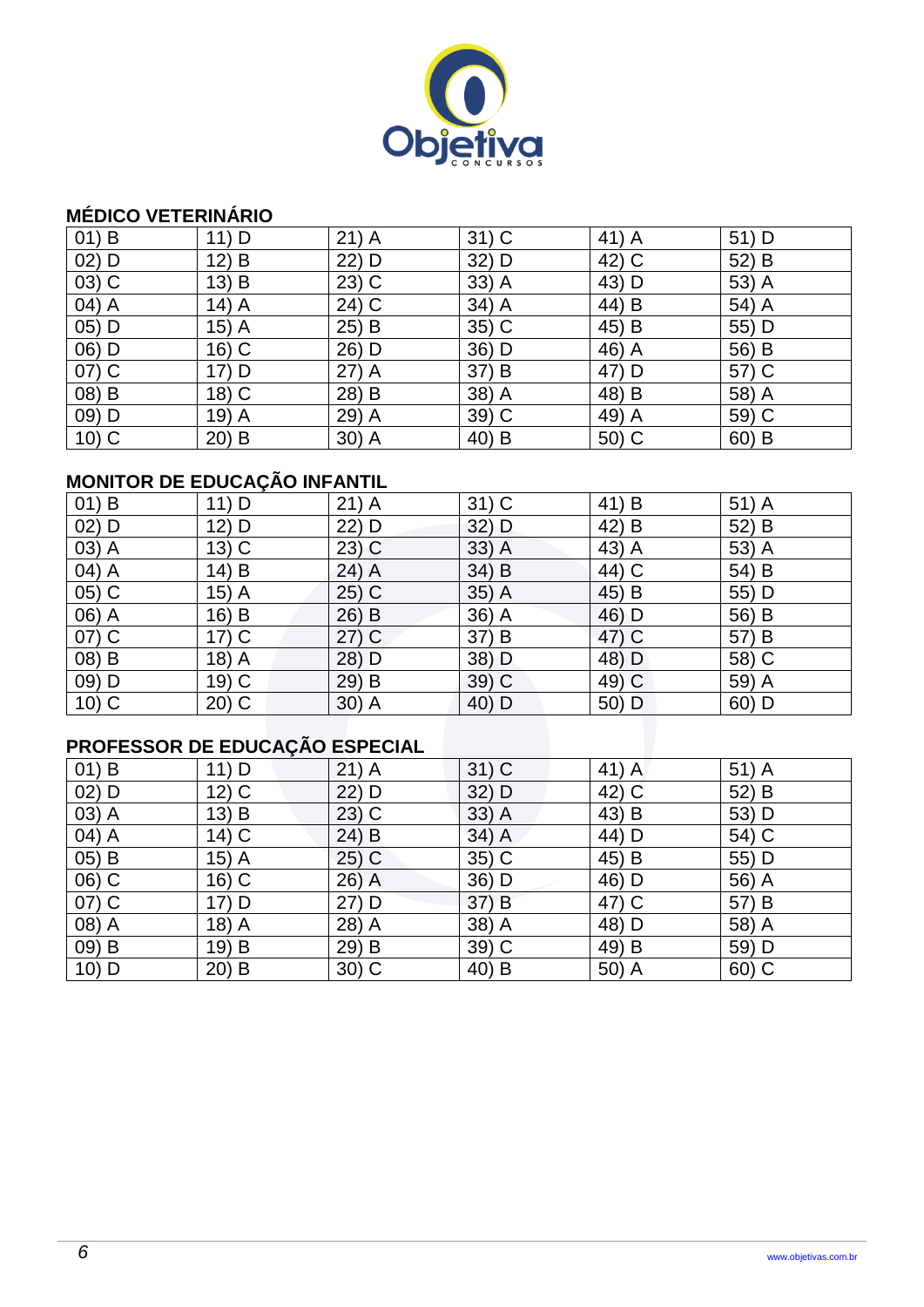

## **PROFESSOR DE EDUCAÇÃO FÍSICA**

| $01)$ B             | $11)$ D | $21)$ A             | $31)$ C | 41) A | 51) B |
|---------------------|---------|---------------------|---------|-------|-------|
| $02)$ D             | $12)$ C | 22) D               | 32) D   | 42) C | 52) D |
| 03) A               | 13) B   | $23)$ C             | $33)$ A | 43) B | 53) A |
| 04) A               | $14)$ C | 24) B               | 34) A   | 44) D | 54) D |
| 05) B               | $15)$ A | $25)$ C             | $35)$ C | 45) B | 55) D |
| 06) C               | 16) C   | 26)<br>$\mathsf{A}$ | 36) D   | 46) D | 56) C |
| $\overline{07}$ ) C | 17) D   | 27) D               | 37) B   | 47) C | 57) C |
| 08) A               | $18)$ A | 28) A               | 38) A   | 48) B | 58) A |
| 09) B               | 19) B   | B<br>29)            | 39) C   | 49) A | 59) B |
| $10)$ D             | $20)$ B | $30)$ C             | 40) B   | 50) A | 60) A |

## **PROFESSOR SÉRIES FINAIS DO ENSINO FUNDAMENTAL - CIÊNCIAS**

| $01)$ B             | 11) D   | $21)$ A               | $31)$ C | 41) A | 51) B |
|---------------------|---------|-----------------------|---------|-------|-------|
| $02)$ D             | $12)$ C | 22) D                 | $32)$ D | 42) C | 52) D |
| 03) A               | $13)$ B | $23)$ C               | $33)$ A | 43) B | 53) A |
| 04) A               | $14)$ C | 24) B                 | 34) A   | 44) D | 54) C |
| 05) B               | $15)$ A | 25) C                 | 35) C   | 45) B | 55) D |
| 06) C               | 16) C   | 26)<br>$\overline{A}$ | 36) D   | 46) D | 56) B |
| $\overline{07}$ ) C | 17) D   | $27)$ D               | 37) B   | 47) C | 57) D |
| 08) A               | $18)$ A | 28)<br>$\overline{A}$ | 38) A   | 48) B | 58) C |
| 09) B               | 19) B   | $29)$ B               | $39)$ C | 49) A | 59) A |
| $10)$ D             | $20)$ B | $30)$ C               | 40) B   | 50) A | 60) D |

## **PROFESSOR SÉRIES FINAIS DO ENSINO FUNDAMENTAL - MATEMÁTICA**

| $01)$ B  | $11)$ D | $21)$ A             | $31)$ C | 41) A | 51) B   |
|----------|---------|---------------------|---------|-------|---------|
| $02)$ D  | $12)$ C | 22) D               | 32) D   | 42) C | 52) D   |
| 03) A    | $13)$ B | $23)$ C             | $33)$ A | 43) B | 53) C   |
| 04) A    | $14)$ C | $24)$ B             | $34)$ A | 44) D | 54) C   |
| 05) B    | $15)$ A | $25)$ C             | $35)$ C | 45) B | 55) A   |
| $(06)$ C | 16) C   | $26)$ A             | 36) D   | 46) D | 56) A   |
| $07)$ C  | 17) D   | $27)$ D             | 37) B   | 47) C | 57) C   |
| 08) A    | 18) A   | 28)<br>$\mathsf{A}$ | 38) A   | 48) A | 58) D   |
| 09) B    | 19) B   | 29) B               | 39) C   | 49) B | 59) B   |
| $10)$ D  | $20)$ B | $30)$ C             | 40) B   | 50) A | $60)$ C |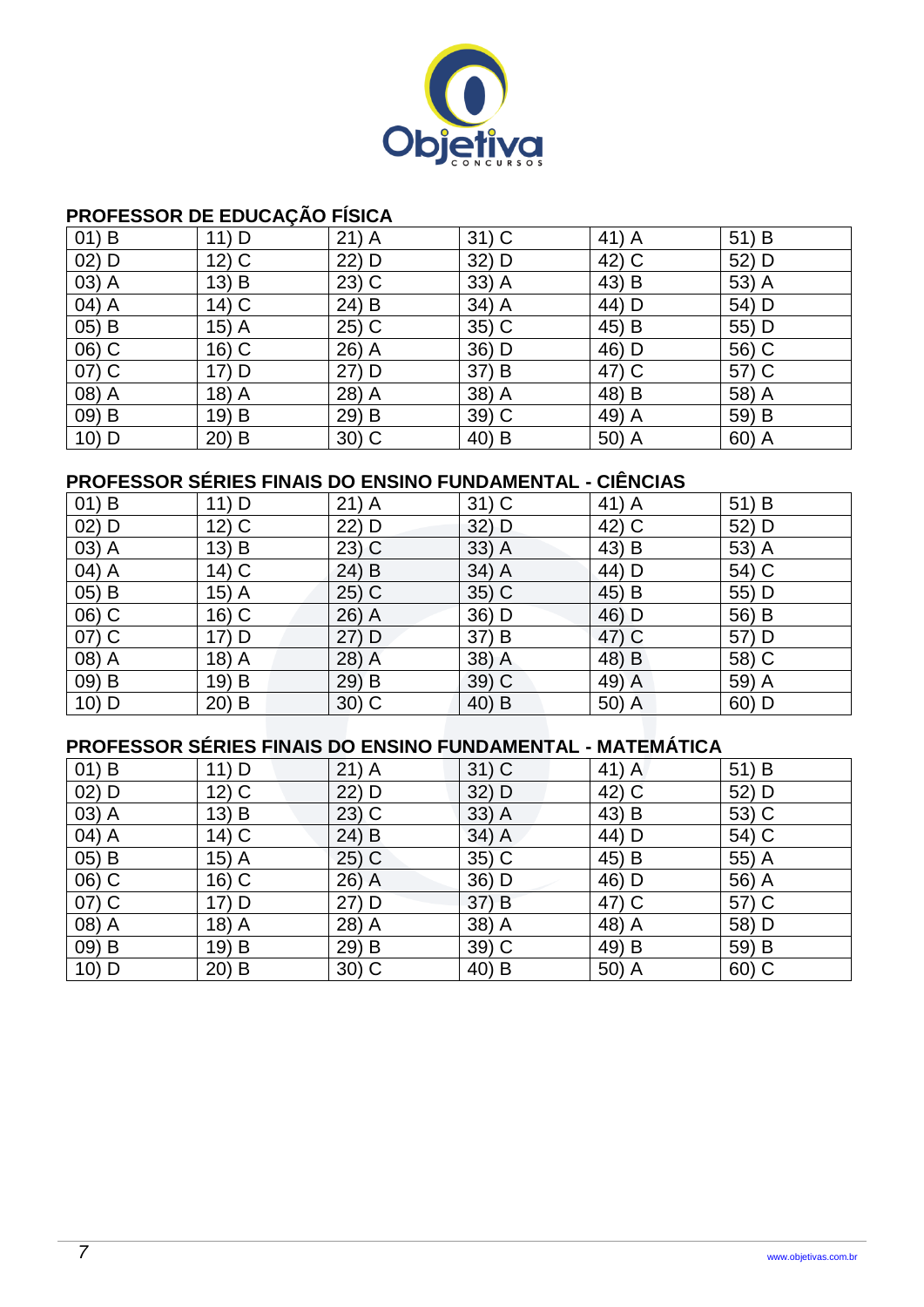

## **PSICÓLOGO**

| $01)$ B                         | $11)$ D | $21)$ A  | $31)$ C | 41) A | 51) B   |
|---------------------------------|---------|----------|---------|-------|---------|
| $02)$ D                         | 12) B   | 22) D    | 32) D   | 42) C | 52) D   |
| $(03)$ C                        | 13) B   | $23)$ C  | $33)$ A | 43) D | 53) B   |
| $\overline{04}$ $\overline{)A}$ | $14)$ A | 24) C    | 34) A   | 44) B | 54) C   |
| 05) D                           | $15)$ A | $25)$ B  | $35)$ C | 45) B | 55) C   |
| 06) D                           | $16)$ C | 26) D    | 36) D   | 46) A | 56) A   |
| 07) C                           | 17) D   | 27) A    | 37) B   | 47) A | 57) C   |
| 08) B                           | $18)$ C | B<br>28) | 38) A   | 48) C | 58) D   |
| 09) D                           | $19)$ A | 29) A    | 39) C   | 49) D | 59) B   |
| $10)$ C                         | $20)$ B | 30) A    | 40) B   | 50) A | $60)$ C |

# **PSICÓLOGO ORGANIZACIONAL**

| $01)$ B            | $11)$ D | $21)$ A | $31)$ C | 41) A    | 51) B   |  |  |
|--------------------|---------|---------|---------|----------|---------|--|--|
| $02)$ D            | 12) B   | 22) D   | $32)$ D | 42) C    | 52) D   |  |  |
| $03)$ C            | 13) B   | $23)$ C | $33)$ A | 43) D    | 53) B   |  |  |
| 04) A              | $14)$ A | 24) C   | 34) A   | $(44)$ B | 54) C   |  |  |
| 05) D              | 15) A   | $25)$ B | $35)$ C | 45) B    | 55) C   |  |  |
| 06) D              | $16)$ C | 26) D   | 36) D   | 46) A    | 56) A   |  |  |
| 07) C              | 17) D   | $27)$ A | 37) B   | 47) A    | 57) A   |  |  |
| 08) B              | 18) C   | 28) B   | 38) A   | 48) C    | 58) C   |  |  |
| 09) D              | 19) A   | 29) A   | $39)$ C | 49) D    | 59) D   |  |  |
| $10)$ C            | $20)$ B | $30)$ A | 40) B   | 50) A    | $60)$ B |  |  |
|                    |         |         |         |          |         |  |  |
| SECRETÁRIO ESCOLAR |         |         |         |          |         |  |  |

# **SECRETÁRIO ESCOLAR**

| $01)$ B | $11)$ D | $21)$ A  | $31)$ C | 41) B | 51) B |
|---------|---------|----------|---------|-------|-------|
| $02)$ D | 12) D   | $22)$ D  | $32)$ D | 42) B | 52) A |
| 03) A   | $13)$ C | $(23)$ C | $33)$ A | 43) A | 53) C |
| 04) A   | 14) B   | $24)$ A  | 34) B   | 44) C | 54) B |
| 05) C   | $15)$ A | $25)$ C  | $35)$ A | 45) B | 55) D |
| 06) A   | 16) B   | $26)$ B  | 36) A   | 46) D | 56) D |
| 07) C   | $17)$ C | $27)$ C  | 37) B   | 47) C | 57) B |
| 08) B   | $18)$ A | 28) D    | 38) D   | 48) B | 58) A |
| 09) D   | 19) C   | 29) B    | 39) C   | 49) A | 59) C |
| $10)$ C | $20)$ C | 30) A    | 40) D   | 50) D | 60) C |